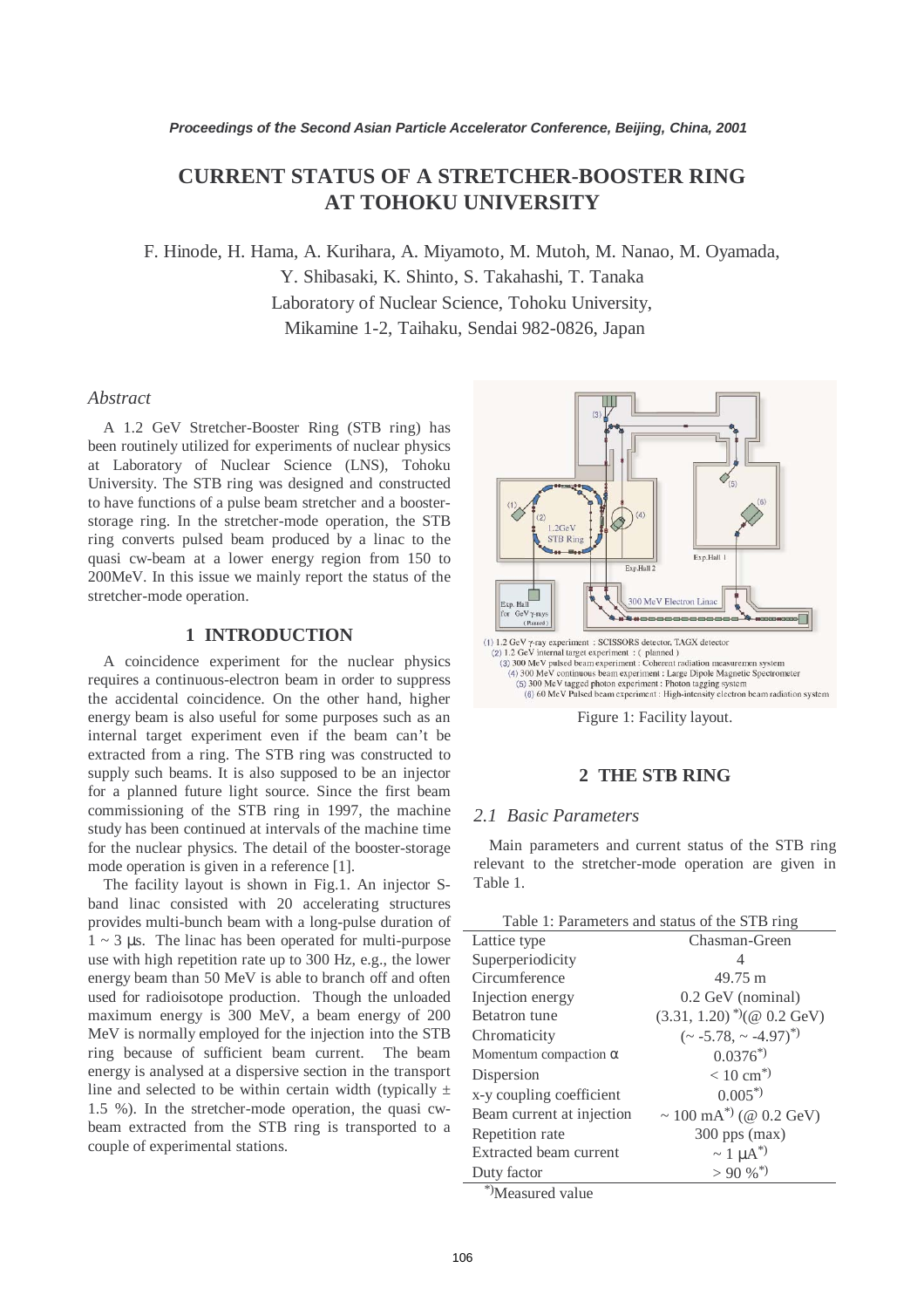Lattice structure of the ring is the simplest doublebend achromat consisted of 4 cells. An injection septum, an RF cavity and a wire septum for slow extraction, and an extraction septum occupy three dispersion-free straight sections, respectively. Remaining one is reserved for future project. The betatron tune has been chosen to be an adequate value  $(3.31 \times 3.32, 1.20)$  for the operated beam energy (200~150 MeV). The natural chromaticity was measured to be (-5.5, -4.7).

# *2.2 Extraction Scheme*

In the stretcher-mode operation, the STB is operated at where the resonance condition occurs at the lowest energy part of the injected beam. Since no external RF power feeds into an RF cavity, betatron tune approaches a third-integer resonance due to synchrotron radiation loss. A part of circulating beam, which has large amplitude, is then cut out of by a wire septum, and finally the circulating beam is continuously extracted from the ring. Figure 2 shows a schematic diagram of the beam extraction. A square shows an injected beam, which has a certain energy (tune) spread and betatron oscillation amplitude. The energy spread of the injected beam has to be adjusted exactly to the same amount of the radiation loss for one injection period. A sextupole magnet controls the amount of extracted beam as the solid lines. Phase space distribution of the injected beam directly affects the beam size and the time structure of extracted beam because of no radiation damping. Therefore a phase space matching is also carefully adjusted as well as the betatron amplitude.



Figure 2: Schematic diagram of beam extraction.

Figure 3 shows a tracking simulation of horizontal phase space distribution at the wire septum position. In the simulation, the energy spread and the emittance of injected beam are supposed to be 0.05% and 300 nmrad, respectively.

Figure 4 shows a time distribution of extracted beam under the same condition of figure 3. Circulating beam current is also shown in this figure. In spite of the very narrow energy spread, finite emittance makes a finite time spread of the extracted beam. The same time distributions are also compared with a measurement. The measurement shows a wider spread than the simulation due to beam jitter, which will be described in the next section.



Figure 3: Horizontal phase space distribution at a wire septum. The extracted beam  $(x < -0.03m)$  is also shown.



Figure 4: Time distribution of extracted beam. Solid line: tracking simulation, Plot: measured by spill monitor, Upper line: ring current measured by DCCT.

### **3 CURRENT STATUS**

To satisfy requirements of low beam background and high duty factor, betatron amplitude and energy spread of the injected beam have to be carefully tuned as well as the operating point. Moreover, because the injector linac is operated with a higher repetition rate (300 pps), the beam loss in the ring frequently causes serious radiation damage on many electronics devices in the experimental hall.